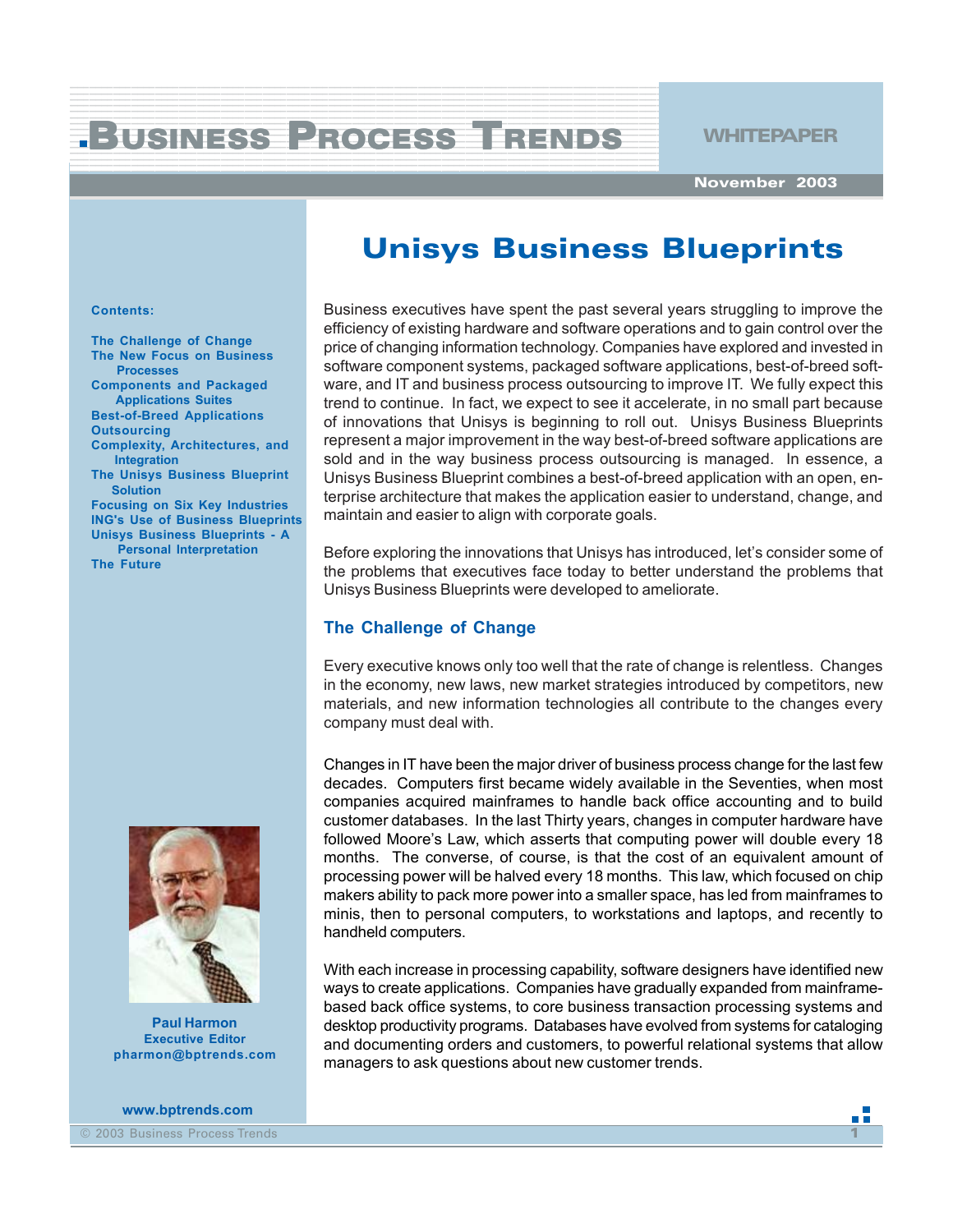Recently, the spread of the Internet, email and web browsers have not only made it possible to link internal applications in new and more productive ways, but have encouraged a revolution in how customers access information and acquire products and services. Today, every large company maintains portals that allow customers to obtain information about the company, and most also market and deliver their products to customers over the portal. Increasingly, suppliers, employees and customers will access corporate applications from laptops and phones, as needed, from any location in world.

If the introduction of all this hardware and software had proceeded a bit more slowly, companies would, no doubt, have created much more efficient and integrated systems. Unfortunately, with new rounds of innovation coming each 18 months, most companies have been forced to acquire new technologies before they have managed to integrate their previously acquired technologies. Thus, today, every large company finds that it owns mainframes, workstations and desktop machines which often don't communicate effectively. Worse, the company is running a wide variety of software applications, relying on diverse databases that were never designed to work together, let alone provide responses to customers, on-line, 24 hours a day, within 2-3 seconds.

As the different types of hardware and software have accumulated within the typical corporation, the complexities in integrating the various systems and the problems of creating new applications that can run on the various different types of hardware and software have grown exponentially. IT has grown from a small percent of corporate spending to a major part of every organization's budget. Most IT managers suggest that software integration is one of their major concerns. Similarly, most IT organizations are working on some kind of enterprise IT architecture to provide managers with a better overview of their company's diverse hardware and software resources. At the same time, corporate executives are constantly seeking better ways to manage the cost of IT development and maintenance.

### **The New Focus on Business Process**

Many executives have turned to business process concepts to help them organize and prioritize their corporate systems. Many integration problems derive from the fact that most hardware and software systems acquired in the Seventies and Eighties were created to support departments. Thus, Accounting acquired an accounting system that ran on a specific type of hardware. Manufacturing acquired a Computer Aided Design (CAD) application that ran on a different type of hardware. Sales built a customer database with one software package while Accounting built an order database in a different package that was more compatible with their accounting system, and so on.

In the Nineties, executives began to refocus, moving away from a departmental emphasis and focusing, instead, on complete business processes. In part this was done to provide a better way to control the flow of work through the company, provide better ways of accounting for corporate activities, and to assure that departments would be more responsive to customer needs. A secondary effect, however, has been to provide a better way of organizing and controlling IT resources.

Too often, in the past, the IT organization was besieged by departmental managers, each demanding new applications. Every departmental manager wanted new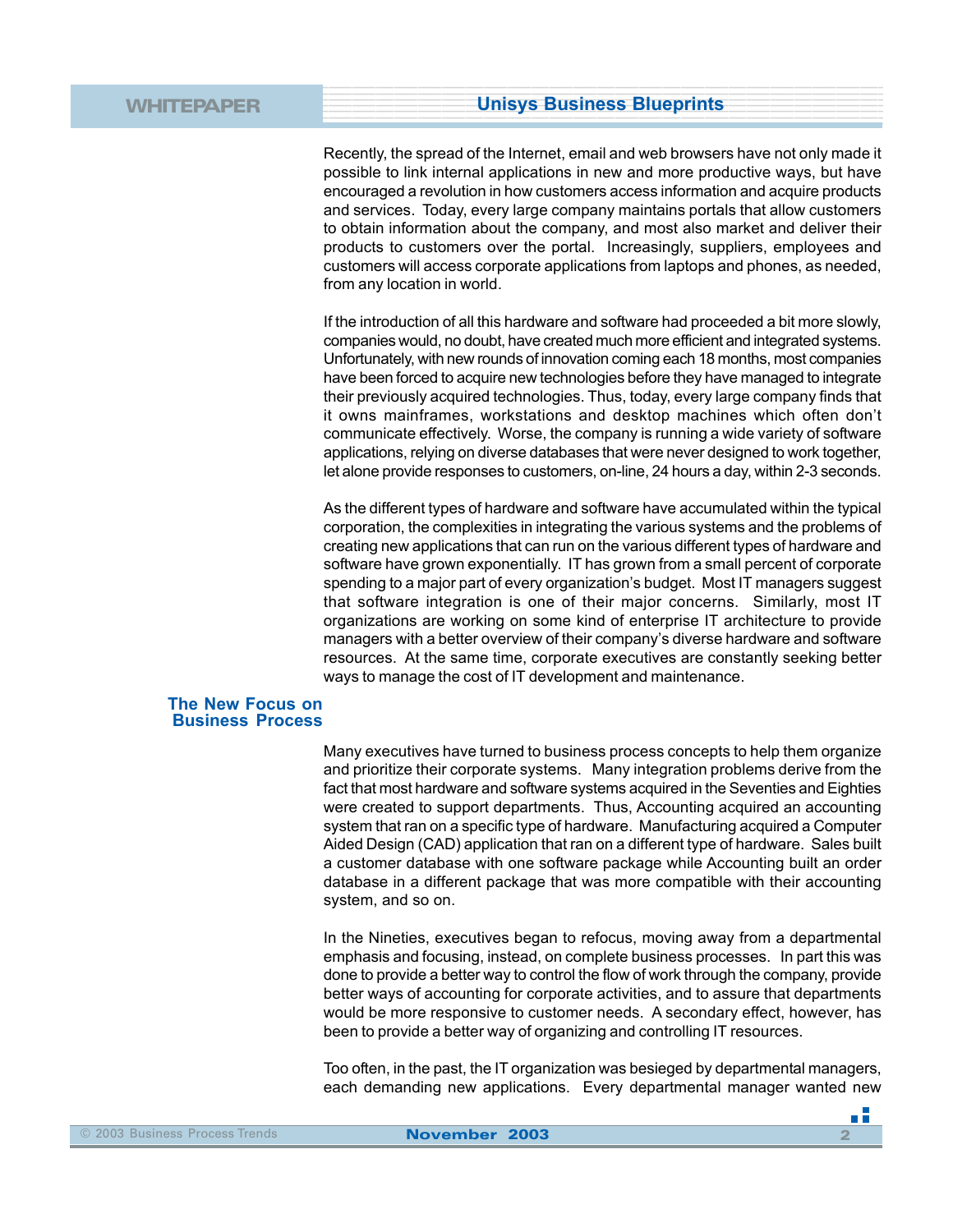applications as quickly as possible, and few wanted to pay for the infrastructure that would link their applications with applications outside their departments. By shifting the focus to processes, companies are better able to decide which software application changes will aid valuable processes and which are less valuable. Moreover, by emphasizing processes, executives are better able to focus on the importance of infrastructure and integration issues to ensure that the various applications work together to make the entire process as efficient as possible.

At the same time, an emphasis on business processes has focused managers on the differences between *core processes* that capture the core competencies and the proprietary knowledge of the organization, and support or *enabling processes* that don't differentiate the company from its competitors. Executives want all their processes to run as efficiently as possible, but they are increasingly discriminating between processes that the company should focus its best talent on, and processes that might be better done by purchased applications or by outsourcing.

### **Components and Packaged Application Suites**

In the mid-Nineties, most companies began to experiment with the acquisition and use of off-the-shelf software components to make new application development faster. At the same time they also explored the use of packaged suites of applications to handle Enterprise Resource Planning (ERP). In essence, software applications from companies like SAP, PeopleSoft and Oracle were acquired to provide the company with a common database and standard ways of passing information from one module to another. Most companies continue to expand their packaged ERP suites to provide company-wide accounting and planning standards.

Unfortunately, the packaged application suites seldom match a company's actual needs. Worse, tailoring packaged applications is a time-consuming and expensive process. Most companies have acquired packaged applications to support enabling processes, like accounting and human resources, but find that they are less satisfactory when used in conjunction with core processes. Moreover, packaged application systems don't solve the company's overall architecture problem, since they usually don't work very well with other systems that the company already has. The use of packaged applications represents a first step toward reducing and controlling the costs of IT, but more steps are required. Instead of solving the company's architecture and integration problems, packaged applications often contribute to the overall problem, and alternate solutions need to be developed.

# **Best-of-Breed Applications**

At the same time that companies have explored reusable software components and packaged applications, they have also experimented with best-of-breed applications and with outsourcing. Packaged suites tend to be generic in their design and provide average functionality to a wide variety of different situations. This approach may be fine for accounting and for some human resource activities, which are well defined and regulated, but it usually isn't sufficient for key business processes, let alone core processes. When companies consider acquiring a software application for a key process like claims processing or airline inventory management, they are likely to turn to a company that has considerable expertise in the area and that sells a best-of-breed application that is widely regarded by industry insiders as the best

- 5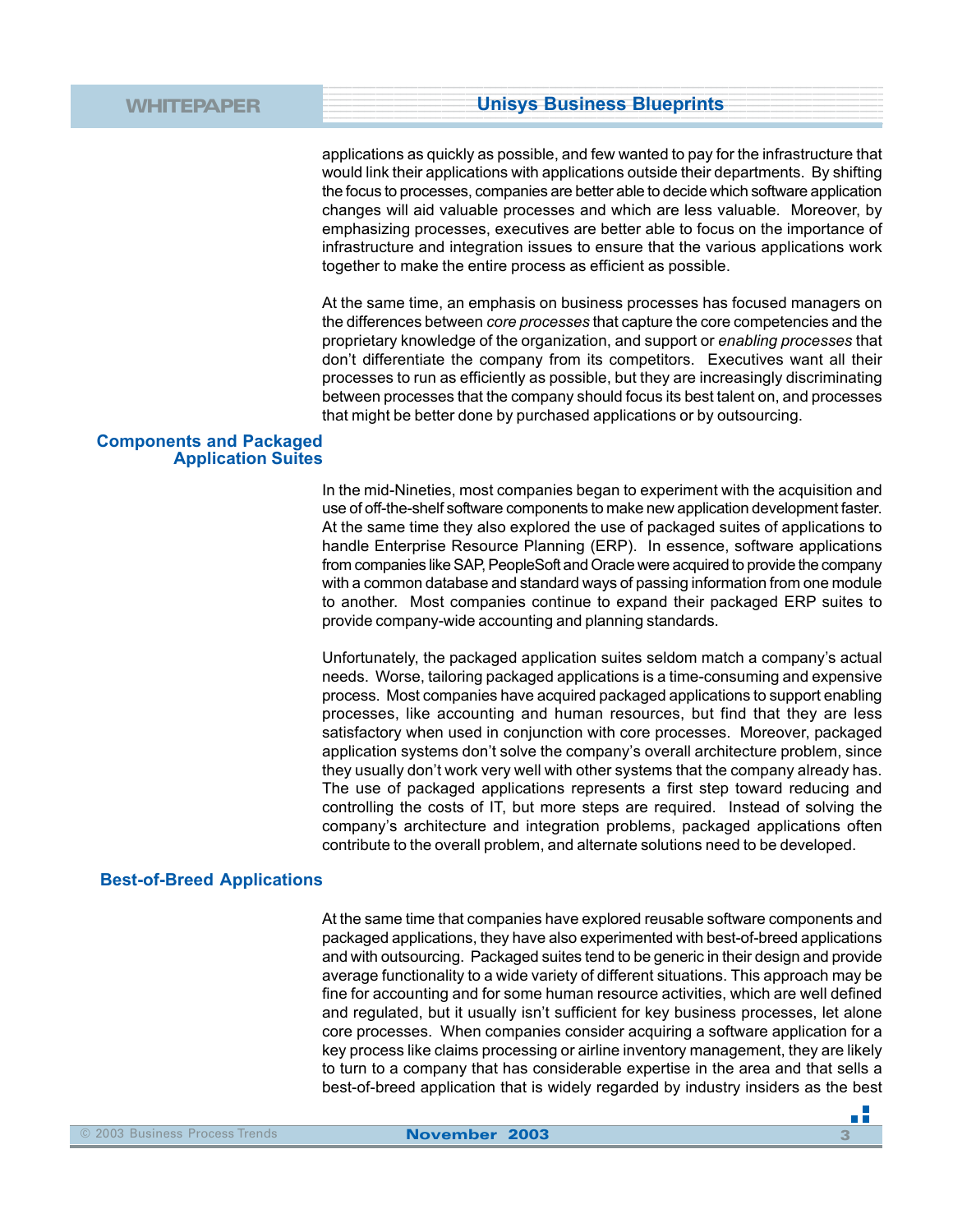possible off-the-shelf solution for the specific task. And, even after acquiring the best-of-breed package, most companies will spend quite a bit of time and effort tailoring it for their specific needs.

Unfortunately, although best-of-breed applications are preferred for key business process automation efforts, they are often not designed to integrate with other corporate application suites or legacy applications, and can easily add to the overall application integration problems facing the IT organization.

### **Outsourcing**

Outsourcing is an increasingly popular alternative to component-based development or the acquisition of packaged applications. In some cases a company will simply hire an outside company to create and run an application for them. In other cases, the company will hire an outsourcing company to take over the management and maintenance of existing ERP applications. In a few cases, companies have turned their entire IT organizations, hardware, software and employees over to an outside contractor.

In an ideal world, if your company had a well-defined architecture and an infrastructure systems in place, outsourcing applications or even complete business processes would be easy, since you would know exactly which hardware and software functions you were outsourcing, and would know, whenever a change needed to be made, exactly how to tell the outsourcer to change your applications. Unfortunately, most companies don't have either an adequate business process architecture, or a processoriented IT architecture.. Nor do they have an integration system that can define all the interfaces and links between in-house and outsourced applications.

Once again, most companies have been willing to experiment with outsourcing support applications and processes, like accounting and human resources, and have been much more resistant to outsourcing key or core business processes.

The problem is most acute with core business processes. These are the processes that you depend upon to stay in business. They define your company, make you different from your competition, and are what your customers think about when they think of your company. They contain the proprietary knowledge your company has accumulated and they must be changed frequently as customer tastes and competitive offerings change. In some industries, where product lifecycles last months rather than years, new core processes are constantly under development.

Core business processes lie at the heart of every company's integration and architecture plans. These are the valuable processes that suppliers need to interface with and that customers access when they visit your company portal. These are also the key processes that other enabling processes support and must interface with. These are ultimately the processes that define the key features of your IT architecture and therefore determine the IT architecture that support processes must interface with.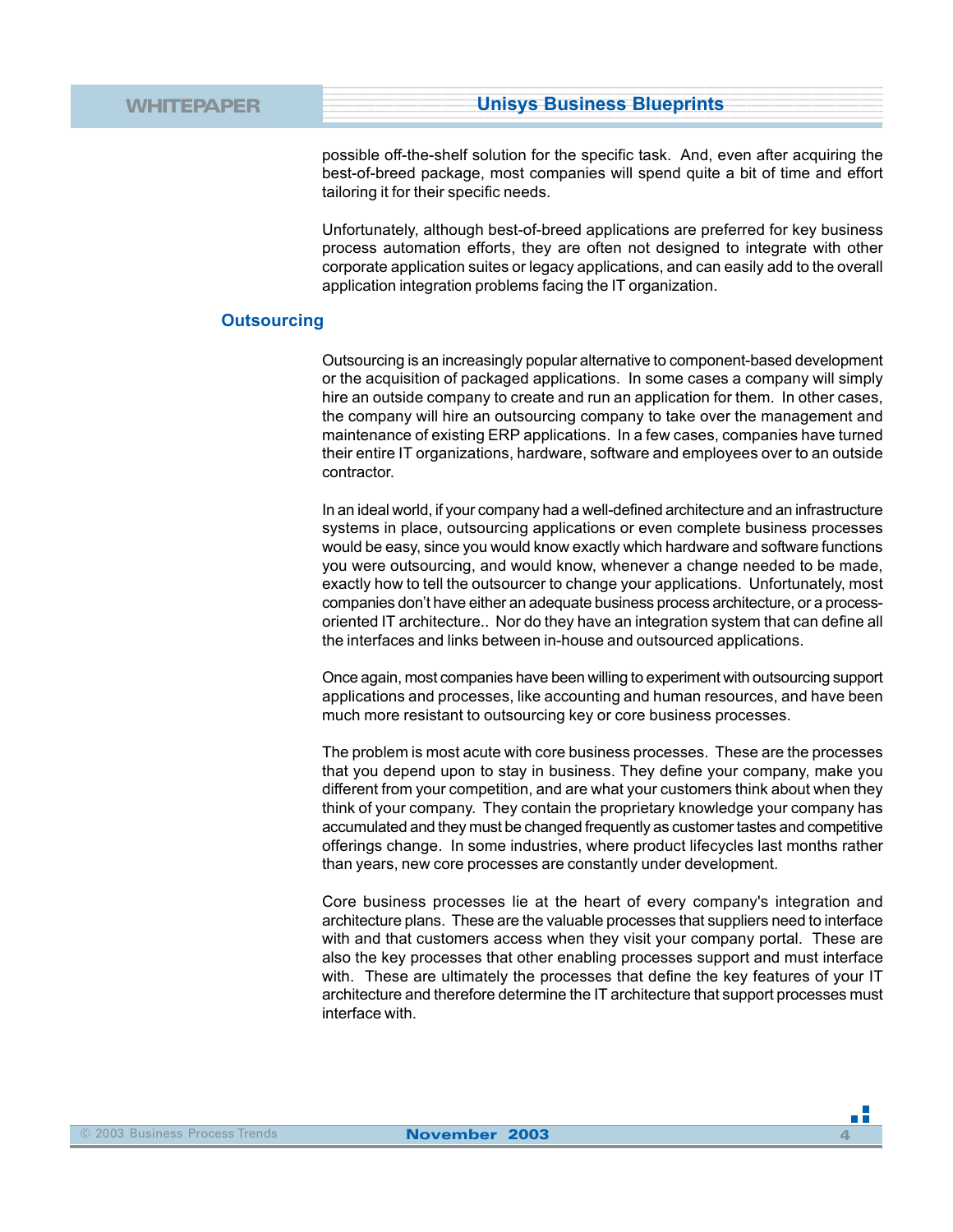# **Complexity, Architectures, and Integration**

Even companies that understand the problem face a dilemma. IT development is getting more complex all the time. Most IT analysts think, for example, that companies will tend to rely more on the Internet and access more applications over the Web. These Web Services may be outsourced applications or applications used internally, but accessed on-line from a vendor's portal. The details of this transition aren't important. What is important is that the technology standards required for this transition are only now being created by meetings among architects of major software companies like IBM, Unisys, Oracle, and Microsoft. Understanding how these new software technologies will impact good architectural design is a full time job and few companies have the budget or the specialists required for this effort. Moreover, even when the new standards are accepted by international standards groups, it will take time for companies to train people and gain the experience to apply these new techniques.

Few companies not involved in IT full-time want to invest in the type of IT organization that can understand and integrate the latest concepts in architecture design and software engineering. Thus the dilemma most CIOs face: Before you can acquire or outsource good applications, you need an infrastructure and an IT architecture that assures you can link and update the new applications. But the creation of such an architecture and the maintenance of such an infrastructure is a complex and time consuming job, and few executives want to provide their IT organization with the resources required for such a effort.

In a nutshell, executives want to get control over their IT budgets. They want to find ways or reducing new IT development costs and controlling ongoing maintenance costs. They are attracted to the idea of acquiring software or outsourcing software if it will assure that their enabling processes will be run more efficiently for the same or lower cost. They would like to find a way to acquire or outsource major business processes, but fear that the inflexibility of best-of-breed applications or of an outsourcer will limit their ability to respond to their customers quickly.

### **The Unisys Business Blueprint Solution**

For companies in six key industries, Unisys has a solution to the dilemma executives face. A Unisys Business Blueprint is a business application architecture, a component-based application implementation, and a methodology for transforming business processes while simultaneously aligning them with corporate goals. A Business Blueprint provides managers with an explicit, layered, model-based definition of an application. It also provides a specific way to trace any changes made to the application. Business Blueprints provide managers with explicit control over both their applications and their IT budgets.

From one perspective, a Unisys Business Blueprint is a set of models that describe a business application and supporting infrastructure. It's the kind of systematic business and IT architecture that every CIO wishes his company had for its core business applications. (See Figure 1.)

пĒ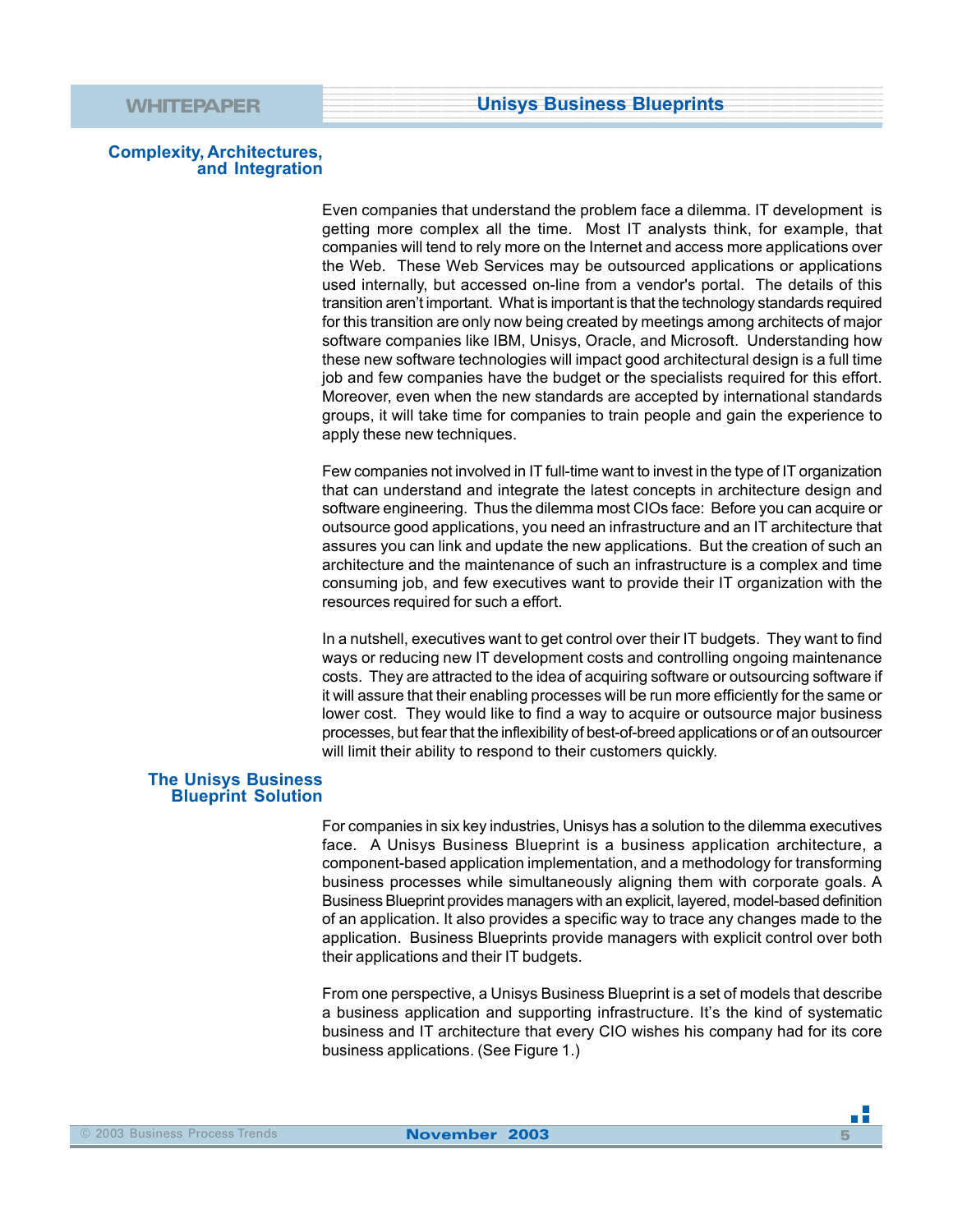From another perspective, a blueprint is a collection of reusable business patterns and software components that contain the code that implements the application. And, from still another perspective, the Business Blueprint is a methodology that defines the roles of all of the business system and infrastructure models and components and prescribes practices to maintain their alignment and make changes when necessary.



One way to think about a Business Blueprint is to think of a stack of four layers, as illustrated in Figure 1. The top layer is made up of models and diagrams that capture information of interest to business managers. This layer is concerned with business objectives, process measures, and a description of how the blueprint supports a specific business strategy.

A next level down contains models and diagrams of the business operation and its constituent activities. The elements described at this level define business activities without defining exactly how they will be implemented.

The third level down contains models and diagrams the capture information about the specific design of the software applications that will actually implement the business process described, abstractly, on level two.

The bottom level describes specific infrastructure used by the software defined on Level Three.

Software components, as defined by Unisys, refer to a wide range of software modules. In some cases, existing packaged software applications can serve as components. In other cases new software components are created for the specific application. In still other cases, middleware code that links and integrates other elements may be generated.

By separating the levels, one is assured of institutionalizing key Intellectual Capital (IC) so that it is explicitly available in the future. Thus, knowledge is available for

- 5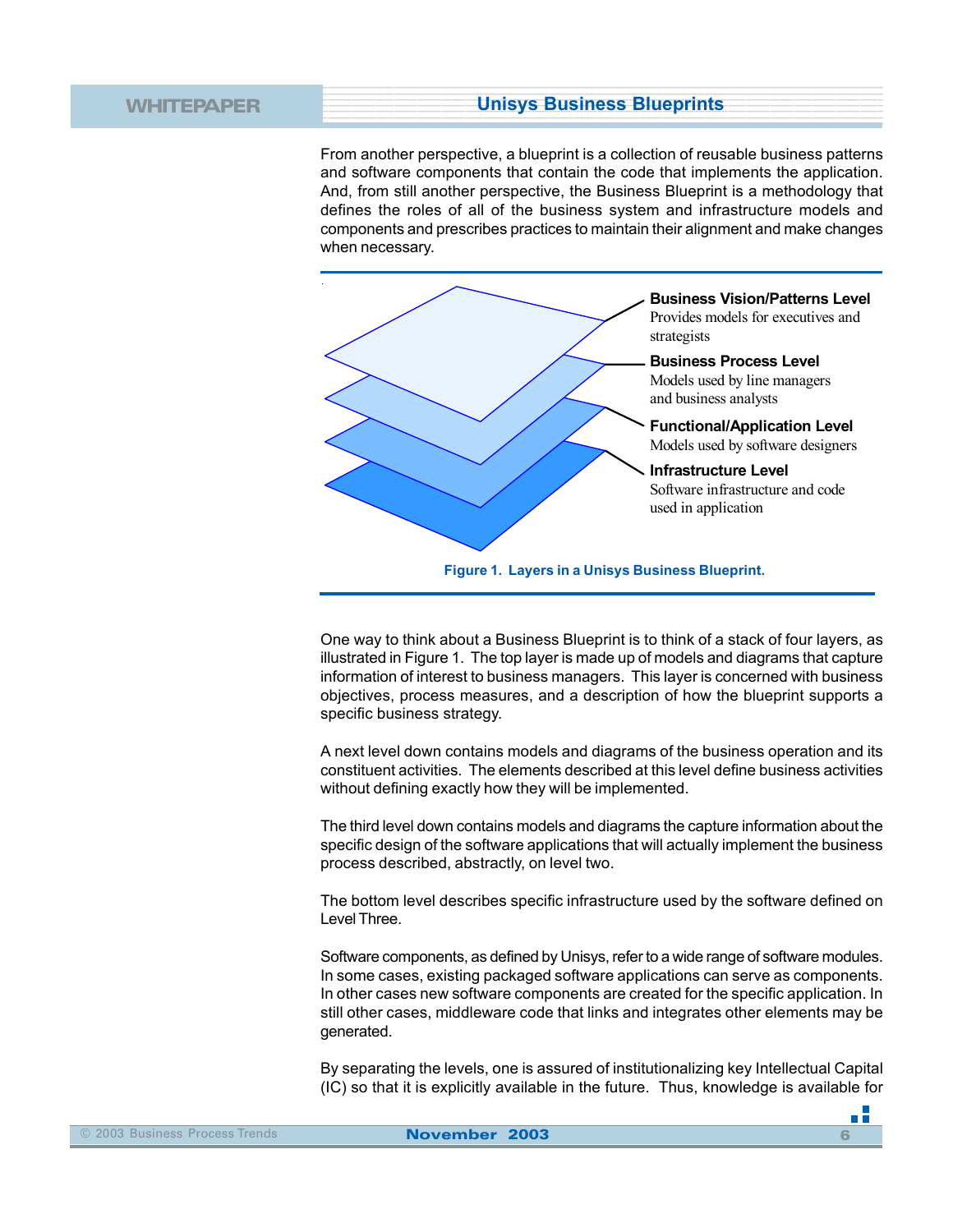others to leverage and reuse, and there is no waste in "rediscovering" the IC is typically buried in the code of most applications. By using an underlying modeling technology that allows lower level models to be generated by higher level models, one assures that changes made at the business process level can be quickly and accurately reflected at the design level. Similarly, changes made at the design level can quickly result in new software components with changed functionality. By using components, one is assured that existing legacy applications, packaged suites, and new applications can all be integrated using a common interface.

With appropriate software tools one can easily trace how a change in one model results in a change in others. This kind of automatic traceability is a major feature of Unisys Business Blueprints. Unisys relies on industry standards (E.g. the OMG's Model Driven Architecture -- MDA) and on standard software products and methods, like Microsoft's Windows and .NET, Sun's J2EE, the OMG's Unified Modeling Language (UML), IBM's Rational Rose and Rational's Rational Unified Process (RUP) for software development, Proforma's ProVision tool for business process analysis and Cost Xpert for cost analysis and ROI. This assures that companies can easily examine Unisys process designs and systems elements and monitor the results. The integrated layers assure that a client can trace specific, strategic goals through process designs to software designs and ultimately to software components.

Unisys Business Blueprints also draw on a proven software technique termed *patterns*. In essence, the diagrams at various levels of a Unisys Business Blueprint stack can be analyzed to identify repeating patterns. Unisys Business Blueprints identify Business Patterns at the upper levels and Application and Infrastructure patterns at lower levels. These patterns often reflect the fact that different activities are performing the same tasks. By consolidating similar tasks, or supporting multiple tasks with a single implementation component, Unisys Business Blueprints assure that applications run efficiently.

### **Unisys is Focusing on Six Key Industries**

Business Blueprinting requires an exceptionally detailed knowledge of all aspects of the business strategy and processes used by a company. To assure that Unisys Business Blueprints are truly best-of-breed applications, Unisys has focused on six key industry areas where is has well established expertise. Unisys is currently selling or creating the following Business Blueprints.

### **Financial Service Industry**

- Life Insurance and Pension Blueprint: Policy and contract initiation, management and administration.
- Property and Causality/General Insurance Blueprint: Policy initiation, management and administration.
- Banking and Mortgage Blueprint: Retail and commercial banking and mortgage processing
- Enterprise Payments Blueprint: Paper and electronic payments factory.

#### **Transportation Industry**

• Airline Core System (AirCore) Blueprint: Booking, departure and inventory management.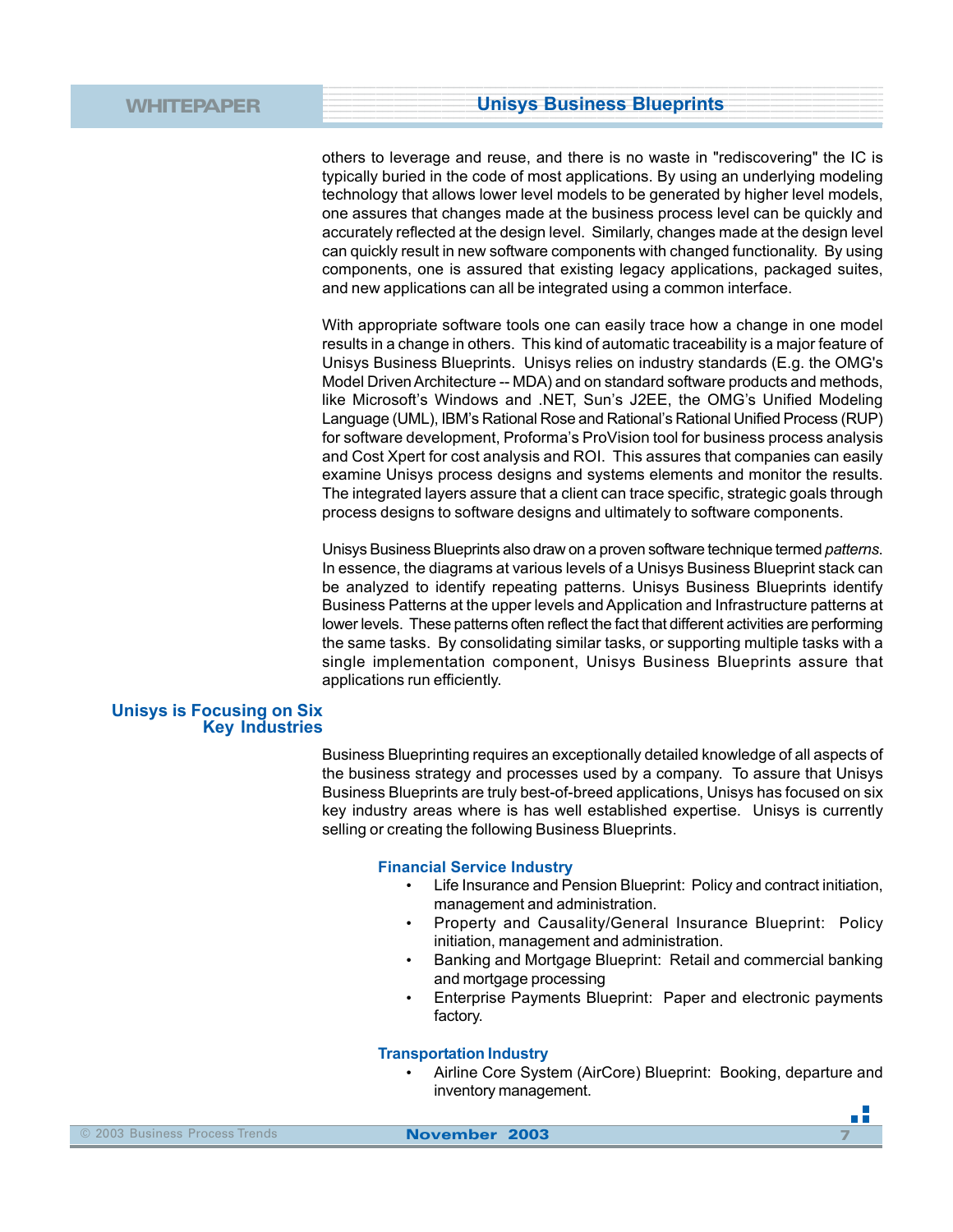### **Retail Industry**

• ITPR Integrated Trade Replenishment Blueprint: Large consumer product suppliers and retailers

### **Federal/Public Sector**

- Health Claim Management Blueprint: UniPAS Medicaid Processing
- Health and Human Services Blueprint: Eligibility determination and case management
- Justice and Public Safety Blueprint: Collection, court case management and citizen identification

# **Communications**

• Multimedia Messaging Blueprint: Open system storage and forward messaging platform for integrated media

### **Publishing Industry**

• Newspaper and Web Publishing Blueprint: Multimedia asset management for news planning and gathering

Unisys Business Blueprints are best-of-breed business practices and applications that automate key business processes. Unisys has been working with the industries it support for many years. The current Unisys Enterprise Payments application, for example, is used by 22 of the top 25 global banks. That means that half of the checks cashed in the world rely on this Unisys application. Similarly, Unisys airline applications are used by 23 of the top 25 airlines in the world, by some 200 airlines, and by over 100 airports around the world. This kind of industry acceptance is exactly what defines best-of-breed applications.

To create its Business Blueprints, Unisys is re-architecting and rewriting its existing, best-of-breed applications using an open architecture approach, known as Model Driven Development (MDA), that assures that application designs are transparent and easy to modify. In essence, a company that buys a blueprint isn't just buying an application, they are buying an architecture and all the technology that is require to reengineer their company's IT organization. Unisys has also standardized its own development practices on popular software development tools, like the UML notation, Rational Rose, J2EE, Microsoft Windows and .NET, ProVision, and Cost Xpert to assure that companies can easily interface with Unisys Business Blueprints.

Unisys sells its Business Blueprints with all of the support and training necessary to bring your company up-to-speed on business practices for business transformation with the MDA architecture and associated software engineering techniques. Unisys has defined an extensive training program to accomplish this. Since the underlying architecture and infrastructure are generic, once your IT group has mastered the architecture used for a specific Unisys Business Blueprint, they are ready to extend this application to encompass other applications your organization maintains.

On the other hand, if a company doesn't choose to invest so much in upgrading its existing IT organization, Unisys will provide and manage the blueprint as an outsourcer. In the past, many organizations would have been weary of outsourcing the kinds of key processes that Unisys Business Blueprints automate. In this case, however, the company gets the architecture and the infrastructure, even if they outsource the actual application. In other words, your business managers and remaining IT

۰.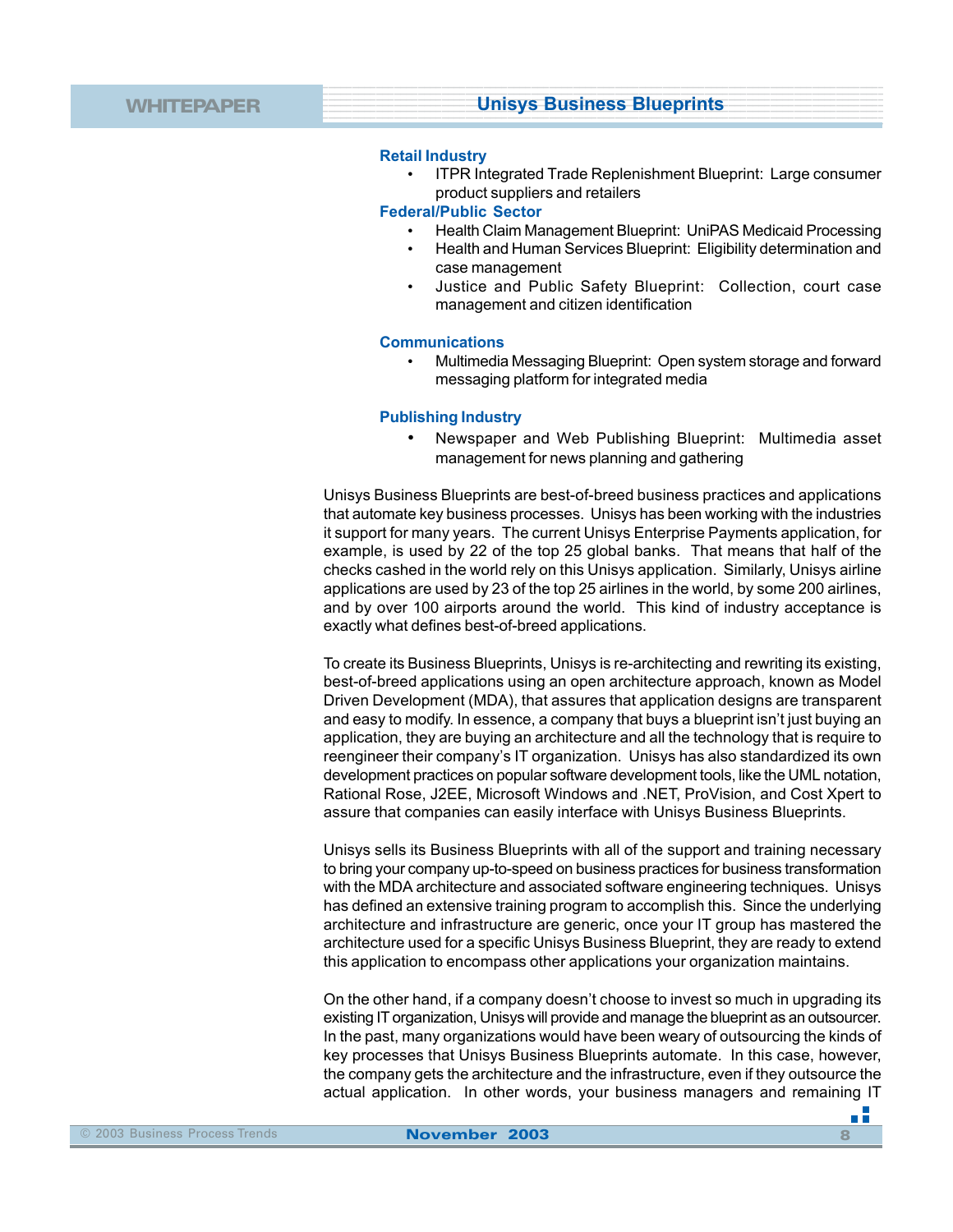organization, using what Unisys provides, is positioned to make detailed changes in its processes, whenever it wants, and can trace exactly how the changes are implemented by the outsourcer.

### **ING's Use of Business Blueprints**

ING is an international financial services group headquartered in Amsterdam, in the Netherlands. It serves some 55 million customers in 65 countries and has more than 110,000 employees. ING is the number one life insurance company in the world, with some \$628 billion in assets and the twenty-fifth largest bank in the world. In 1999 Unisys and ING entered into an agreement and Unisys began to develop a Unisys Business Blueprint for ING's life insurance processes. ING already had a sophisticated architecture and a suite of applications. ING realized, however, that it would need a new software architecture and improved applications as it moved into the new millennium. Rather than try to develop the in-house sophistication to create a new architecture and a new suite of applications, it decided it would let Unisys apply its Business Blueprint approach to its processes and systems.

Unisys has developed a suite of new insurance applications for ING. They have done much more than simply create functioning applications, however. They have created a state-of-the-art component architecture that is defined using internationally accepted standards. They have created an aligned architecture that assures that ING can revise their goals, and immediately see how those changes are implemented by changes in the process model and in the underlying software application. And they can use the software tool, Cost Xpert, to explore the cost implications of changes to their applications and to monitor results. ING now has a new set of applications, and they also have a well-defined set of reusable components and an architecture that future-proofs changes that will be required later. ING has benefited from the major investment Unisys has made in defining the business and IT architecture of the future and implementing ING's business processes and software components in that environment.

### **Unisys Business Blueprints - A Personal Interpretation**

I've been following developments in business process and IT architecture for the past decade. Similarly, I've reported on the development of software engineering techniques and software design methodologies during that same period.

If you asked me to describe the best practices in software engineering today, I would tell you that the best architects use the Unified Modeling Language (UML) to model applications and associated infrastructure. In most cases they rely on Rational's RUP methodology to analyze business process requirements and create the software models required for automation. They use component-based techniques to create the actual software. Component techniques, whether they rely on .NET or EJB components, guarantee that different software modules can be given uniform interfaces and can, therefore, be linked with legacy applications with a minimum of difficulty.

I would then proceed to explain that the very best architects and designers are currently working to implement the Model Driven Architecture (MDA). MDA is being created by the OMG, the same standards organization that created and maintains UML. In essence, MDA organizes UML models into layers that are independent of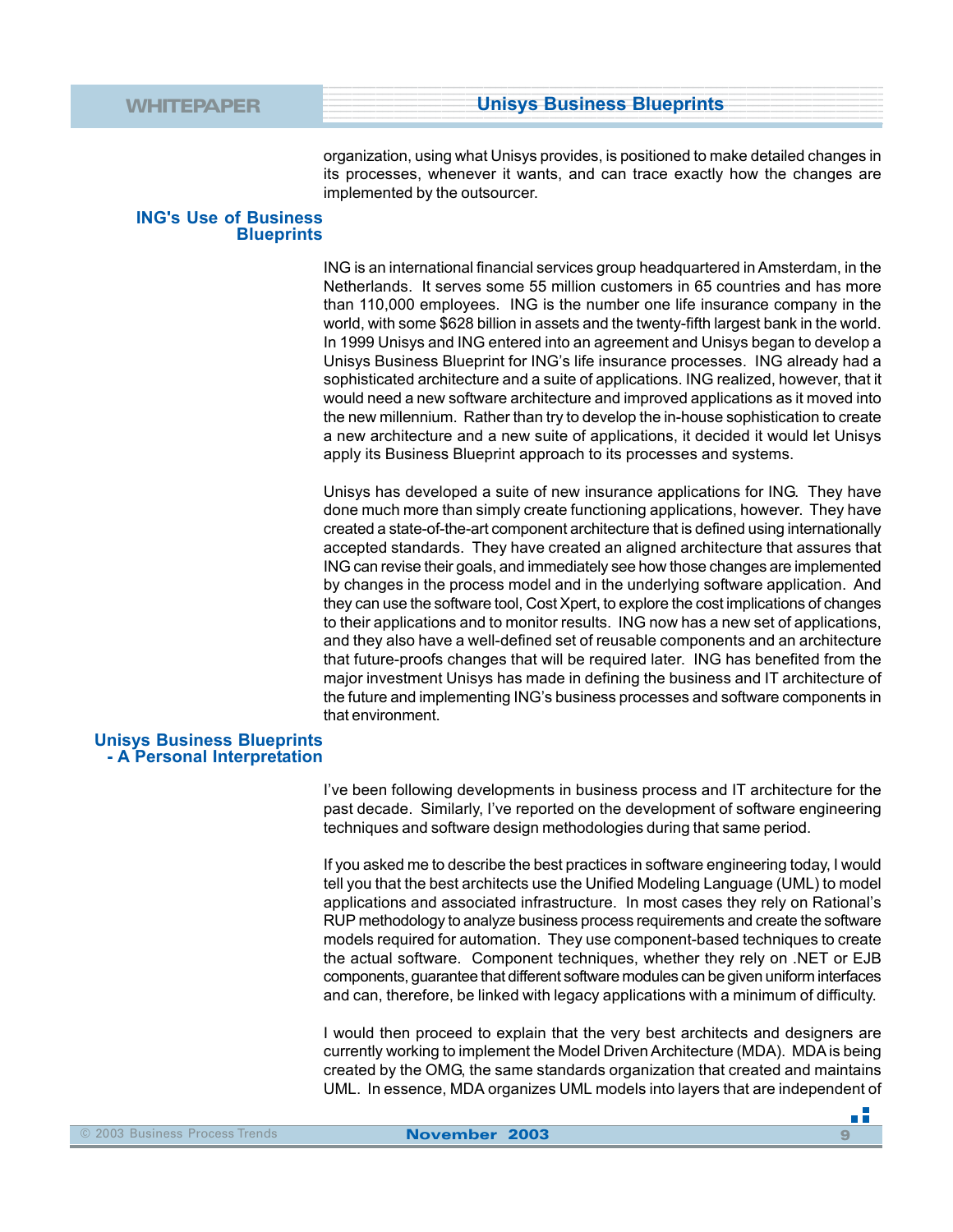each other, but that are aligned so that changes in high-level business models are automatically transmitted to lower level design models, and ultimately to the components that contain the code needed to execute the applications.

I would tell you that, simultaneously, Internet standards groups are working on standards like XML and BPEL, techniques that can be used to model business processes and pass data between components via the Web.

This isn't the place to go into detail about any of these architecture standards or software techniques. Suffice to say that it's a full time job just to keep up on these developments, and a much more demanding job to master the specific techniques in order to define a specific corporate architecture or infrastructure. Most large companies are just beginning to experiment with these techniques and a few vendors are beginning to use these techniques in their applications.

What Unisys has done is to survey the latest technologies and create an architecture and an infrastructure based on the latest technologies. In fact, Unisys has done a great job of creating a general framework and then using only those techniques that are already well defined and robust, while leaving room for extensions to other techniques as they prove themselves. If you were a Fortune 50 company and had a large and sophisticated architecture group, this is exactly the kind of enterprisewide design you would expect them to create for your company. It's hard to imagine how other companies would have the time and the talent required to create such a sophisticated approach. Most companies are simply too bogged down in maintaining what they have and creating new applications under impossible deadlines to be able to step back and create a comprehensive IT architecture like the one Unisys has design into its Business Blueprints.

Having created the Unisys Business Blueprint architecture and the infrastructure necessary to implement it, Unisys then proceeded to reengineer its best-of-breed applications in finance, government and transportation to run within the architecture it had created. Where before, one of their best-of-breed applications performed, it wasn't defined by UML models that would make it trivial to change the way the application performed. The new Unisys Business Blueprints are applications designed using the latest techniques precisely to assure that they can be changed on a dime and integrated with anything else your company uses.

I don't know of any application vendor or outsourcer who has anything equivalent to the Unisys Business Blueprints. A large systems integrator would be happy to design you an architecture like the one provided in a Unisys Business Blueprint and would even develop you an application using such an architecture, but it would be a tailored development effort and you would pay accordingly. What Unisys has done is "packaged" tomorrow's architecture with a best-of-breed application to provide users with the most flexible and agile applications available on the market today.

# **The Future**

Unisys has done nothing less than change the ground rules by which best-of-breed vendors and outsourcers play. A Unisys Business Blueprint is a lot more than an application. It's an application designed to be changed quickly and repeatedly. Moreover, it comes with the architecture and the infrastructure a manager needs to control the application, to redesign it if necessary, to integrate it with whatever else you own, and to maintain it.

пĒ